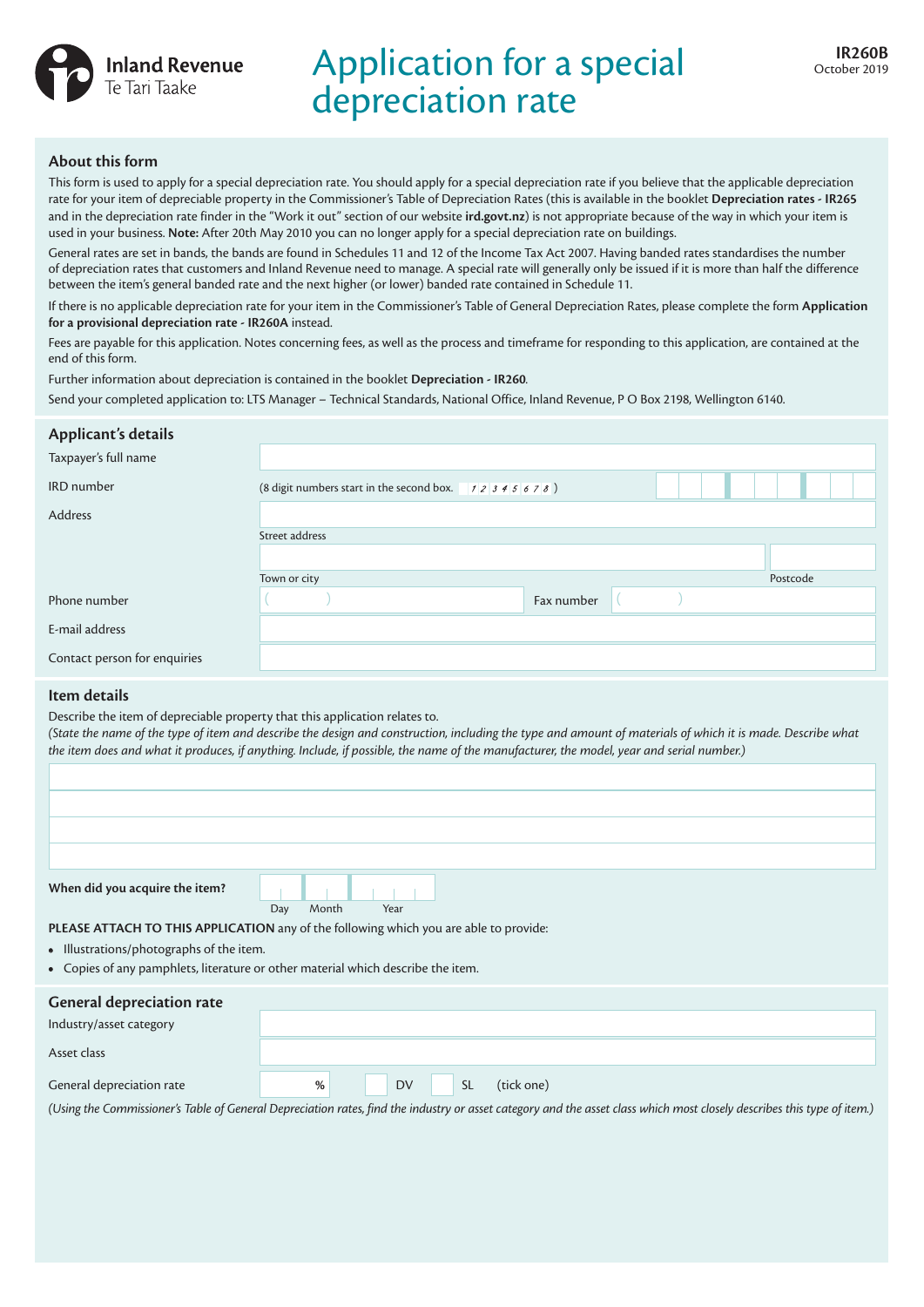| Depreciation details for special depreciation rate                                                                                                                                                                                                                                                                                                                                                                                                                                                                                                                                                                                                                                                                                                                                                                                                                              |                                                                                                                                                                                                                                                                                                                                               |            |            |                                                                                                                                                                                   |  |  |  |  |
|---------------------------------------------------------------------------------------------------------------------------------------------------------------------------------------------------------------------------------------------------------------------------------------------------------------------------------------------------------------------------------------------------------------------------------------------------------------------------------------------------------------------------------------------------------------------------------------------------------------------------------------------------------------------------------------------------------------------------------------------------------------------------------------------------------------------------------------------------------------------------------|-----------------------------------------------------------------------------------------------------------------------------------------------------------------------------------------------------------------------------------------------------------------------------------------------------------------------------------------------|------------|------------|-----------------------------------------------------------------------------------------------------------------------------------------------------------------------------------|--|--|--|--|
| Cost price of the item                                                                                                                                                                                                                                                                                                                                                                                                                                                                                                                                                                                                                                                                                                                                                                                                                                                          |                                                                                                                                                                                                                                                                                                                                               | (excl GST) |            |                                                                                                                                                                                   |  |  |  |  |
|                                                                                                                                                                                                                                                                                                                                                                                                                                                                                                                                                                                                                                                                                                                                                                                                                                                                                 |                                                                                                                                                                                                                                                                                                                                               |            |            | (If this application is for a class of items estimate the typical current cost of one item in the class. If this application is for a specific item, provide the actual cost.)    |  |  |  |  |
| Estimated useful life                                                                                                                                                                                                                                                                                                                                                                                                                                                                                                                                                                                                                                                                                                                                                                                                                                                           | years                                                                                                                                                                                                                                                                                                                                         | months     |            |                                                                                                                                                                                   |  |  |  |  |
| (State the estimated useful life of the item in years. Estimated useful life is the length of time an item might reasonably be expected to be useful in deriving<br>assessable income, by all owners of the asset, with an assumption of normal and reasonable maintenance and taking into account the passage of time, likely<br>wear and tear, exhaustion, and obsolescence.)                                                                                                                                                                                                                                                                                                                                                                                                                                                                                                 |                                                                                                                                                                                                                                                                                                                                               |            |            |                                                                                                                                                                                   |  |  |  |  |
| Estimated residual market value                                                                                                                                                                                                                                                                                                                                                                                                                                                                                                                                                                                                                                                                                                                                                                                                                                                 | \$                                                                                                                                                                                                                                                                                                                                            | (excl GST) | %          |                                                                                                                                                                                   |  |  |  |  |
| (State the estimated residual market value of the item, both in dollars and as a percentage of the cost price listed under "Cost of item" above. The estimated<br>residual market value is a reasonable estimation as at the date of acquisition of the item's market value at the end of its estimated useful life, based on an<br>assumption of normal and reasonable maintenance over its estimated useful life.)                                                                                                                                                                                                                                                                                                                                                                                                                                                            |                                                                                                                                                                                                                                                                                                                                               |            |            |                                                                                                                                                                                   |  |  |  |  |
|                                                                                                                                                                                                                                                                                                                                                                                                                                                                                                                                                                                                                                                                                                                                                                                                                                                                                 | PLEASE ATTACH TO THIS APPLICATION any information that is relevant to the estimated useful life and estimated residual market value of<br>the item. Examples of relevant information include: Copies of any pamphlets, literature or other material on this item from manufacturers, valuers,<br>architects, engineers, or other consultants. |            |            |                                                                                                                                                                                   |  |  |  |  |
| Details of the useful life and residual market value of items of this type which you have used previously or are currently using.<br>$\bullet$<br>Printed pages from websites or addresses of websites which provide information about the useful life or residual market value of items of this type.<br>$\bullet$<br>• Contact details (such as phone numbers or email addresses) for persons who may be able to provide information about the item's useful life or<br>residual value.                                                                                                                                                                                                                                                                                                                                                                                       |                                                                                                                                                                                                                                                                                                                                               |            |            |                                                                                                                                                                                   |  |  |  |  |
| Financial reporting depreciation rate                                                                                                                                                                                                                                                                                                                                                                                                                                                                                                                                                                                                                                                                                                                                                                                                                                           | <b>DV</b><br>%                                                                                                                                                                                                                                                                                                                                | <b>SL</b>  | (tick one) |                                                                                                                                                                                   |  |  |  |  |
| (State the depreciation rate used for financial reporting purposes by your business.)                                                                                                                                                                                                                                                                                                                                                                                                                                                                                                                                                                                                                                                                                                                                                                                           |                                                                                                                                                                                                                                                                                                                                               |            |            |                                                                                                                                                                                   |  |  |  |  |
| Financial reporting description of item                                                                                                                                                                                                                                                                                                                                                                                                                                                                                                                                                                                                                                                                                                                                                                                                                                         |                                                                                                                                                                                                                                                                                                                                               |            |            |                                                                                                                                                                                   |  |  |  |  |
| (State the description of the item used for financial reporting purposes by your business.)                                                                                                                                                                                                                                                                                                                                                                                                                                                                                                                                                                                                                                                                                                                                                                                     |                                                                                                                                                                                                                                                                                                                                               |            |            |                                                                                                                                                                                   |  |  |  |  |
| Income year from which you would like the special depreciation rate to apply                                                                                                                                                                                                                                                                                                                                                                                                                                                                                                                                                                                                                                                                                                                                                                                                    |                                                                                                                                                                                                                                                                                                                                               |            |            | year                                                                                                                                                                              |  |  |  |  |
| notes to your accounts or extracts from your fixed asset register.                                                                                                                                                                                                                                                                                                                                                                                                                                                                                                                                                                                                                                                                                                                                                                                                              |                                                                                                                                                                                                                                                                                                                                               |            |            | PLEASE ATTACH TO THIS APPLICATION a copy of any evidence which shows the way the item is depreciated in your financial accounts, such as                                          |  |  |  |  |
| <b>Reasons for application</b><br>Why do you believe that the general depreciation rate for your item does not reflect the way in which your item is used in your business?<br>(Tick all that are relevant, and provide an explanation of how your circumstances differ from the ordinary use of the item below. By way of example, if your<br>item is likely to be exposed to sun, salt water, abrasives, chemicals and/or other environmental influences, describe what effect these influences might have on<br>your item over a specified period, the steps that you take to protect and shelter the item against these influences, and how this differs from the ordinary use of<br>the item. If more space is required please attach a covering letter to this application with further details.)<br>Industry Physical environment Use Obsolescence Other<br>Explanation: |                                                                                                                                                                                                                                                                                                                                               |            |            |                                                                                                                                                                                   |  |  |  |  |
| <b>Declaration</b>                                                                                                                                                                                                                                                                                                                                                                                                                                                                                                                                                                                                                                                                                                                                                                                                                                                              |                                                                                                                                                                                                                                                                                                                                               |            |            |                                                                                                                                                                                   |  |  |  |  |
| The details contained in this application are true and correct.                                                                                                                                                                                                                                                                                                                                                                                                                                                                                                                                                                                                                                                                                                                                                                                                                 |                                                                                                                                                                                                                                                                                                                                               | Signature  |            |                                                                                                                                                                                   |  |  |  |  |
| I/We consent to the Commissioner referring the information<br>contained in this application to a consultant to provide professional<br>advice in order to make a determination.                                                                                                                                                                                                                                                                                                                                                                                                                                                                                                                                                                                                                                                                                                 |                                                                                                                                                                                                                                                                                                                                               |            |            | Date                                                                                                                                                                              |  |  |  |  |
| Please complete this checklist<br>Tick Have you:<br>Checked that there is a general depreciation rate for your item?<br>Answered every question?<br>Enclosed any available information which describes your item?<br>Enclosed information supporting your estimate of the useful life and residual value of the item?<br>Enclosed a copy of information showing how the item is depreciated in your financial accounts?<br>Paid the initial application fee of \$150 (plus GST)?                                                                                                                                                                                                                                                                                                                                                                                                |                                                                                                                                                                                                                                                                                                                                               |            |            | This checklist is a prompt to help you provide a complete application for a depreciation determination. An incomplete application may cause processing delays.<br><b>RESET FO</b> |  |  |  |  |
| Signed the declaration?                                                                                                                                                                                                                                                                                                                                                                                                                                                                                                                                                                                                                                                                                                                                                                                                                                                         |                                                                                                                                                                                                                                                                                                                                               |            |            |                                                                                                                                                                                   |  |  |  |  |

Send your completed application to: LTS Manager - Technical Standards, National Office, Inland Revenue, PO Box 2198, Wellington 6140.